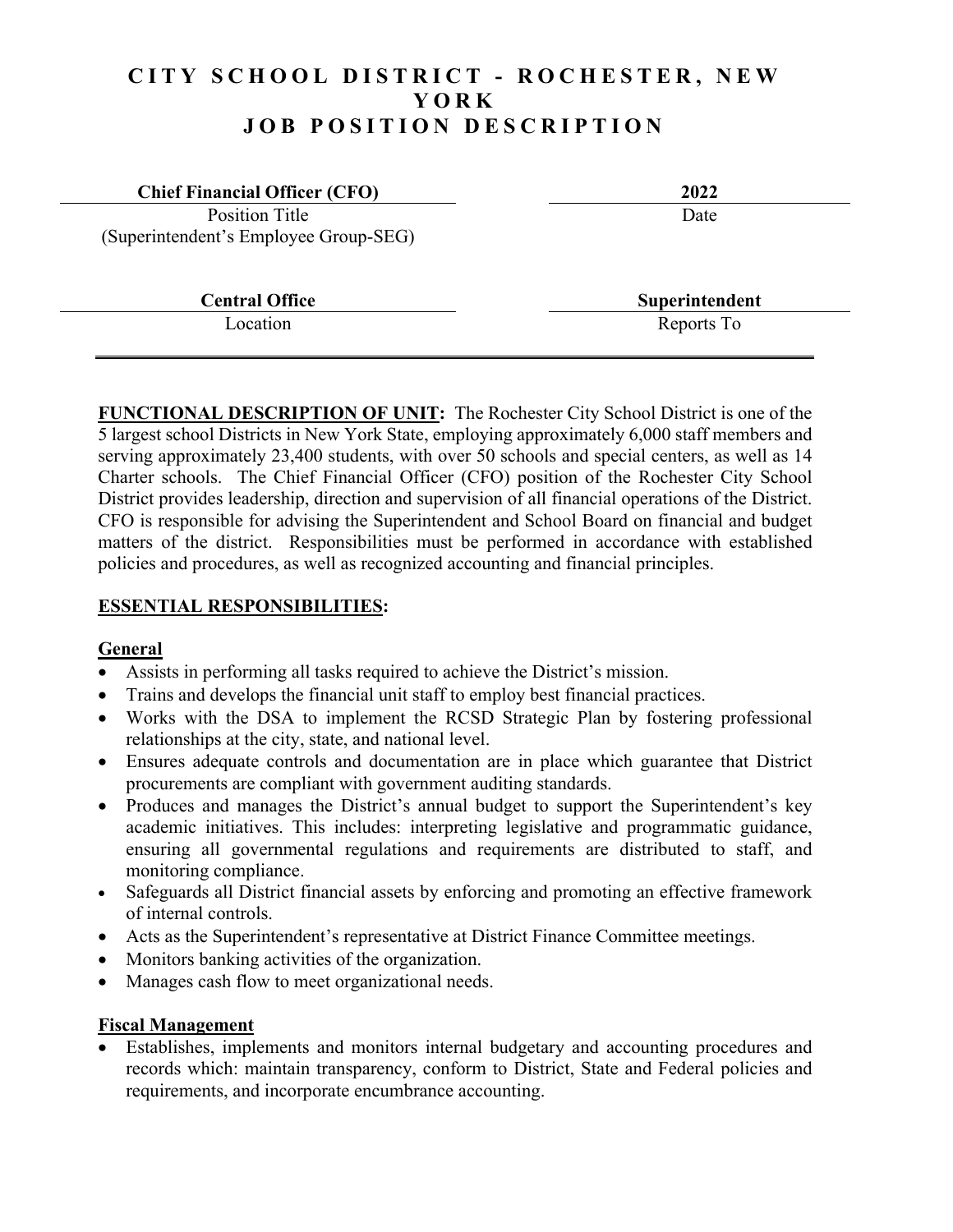- Maximizes revenue through the oversight of various functional areas and assigned staff responsible for revenue generating processes and activities.
- Supervises the maintenance of grant expenditures and accounting that meets the compliance and reporting requirements of all funding agencies.
- Authorizes fund transfers necessary to cover unanticipated expenditures in accordance with Board Policies and legal restrictions.
- Develops and supervises the maintenance and control of property classification and inventory systems for fixed assets and supplies.

### **Reporting**

- Supervises preparation and transmits periodic financial reports to appropriate federal and state authorities.
- Prepares a variety of special reports on District operations at the request of the Board, Superintendent, and state and federal agencies.
- Supervises the preparation of reliable monthly financial reports and communicates any relevant information contained therein to the Board.
- Directs studies of financial transactions to prepare cost analysis reports for the Board.

# **Financial Planning**

- Prepares long and short-term budgets and financial plans for use by administrators and Board to consider educational needs, population projections, development plans, staffing needs, and revenue projections.
- Supervises preparation and reviews monthly cash flow statement to aid in determining cash available for investment and/or borrowing needs.
- Coordinates with the City of Rochester to determine sources for current temporary borrowing and employs competitive bidding to obtain best interest rates based on repayment conditions and potential for reinvestment of borrowed funds.
- Coordinates with the City of Rochester to determine best available investment instruments and obtains quotations on interest rates considering investment amount, time of investment, and prevailing interest rates.
- Coordinates with the City of Rochester to establish annual calendar of payments on loans to assure availability of funds to meet debt service requirements.
- Coordinates with the City of Rochester to develop plans for long-term borrowings by use of capital notes and/or serial bonds including the preparation of repayment schedules, development of data for bond sale prospectus, and arranging for sale of bonds in cooperation with bond consultants.
- Oversees the fiscal, statistical, and business management information in support of State and Federal grant applications for District projects.
- Upon notification of an actual or potential change in resources or appropriations, evaluates the current or planned activities of the District, and on the basis of this evaluation recommends to the DSA and Superintendent those particular budget reductions or additions for consideration.
- Communicates financial budget allocations to department heads to inform them of available funds, monitors that these department heads are adhering to the spending limits and budgetary constraints set forth, and identifies and recommends any necessary corrective actions to the Superintendent.
- Prepares legal notice for publication of changes in the adopted budget from the proposed budget.